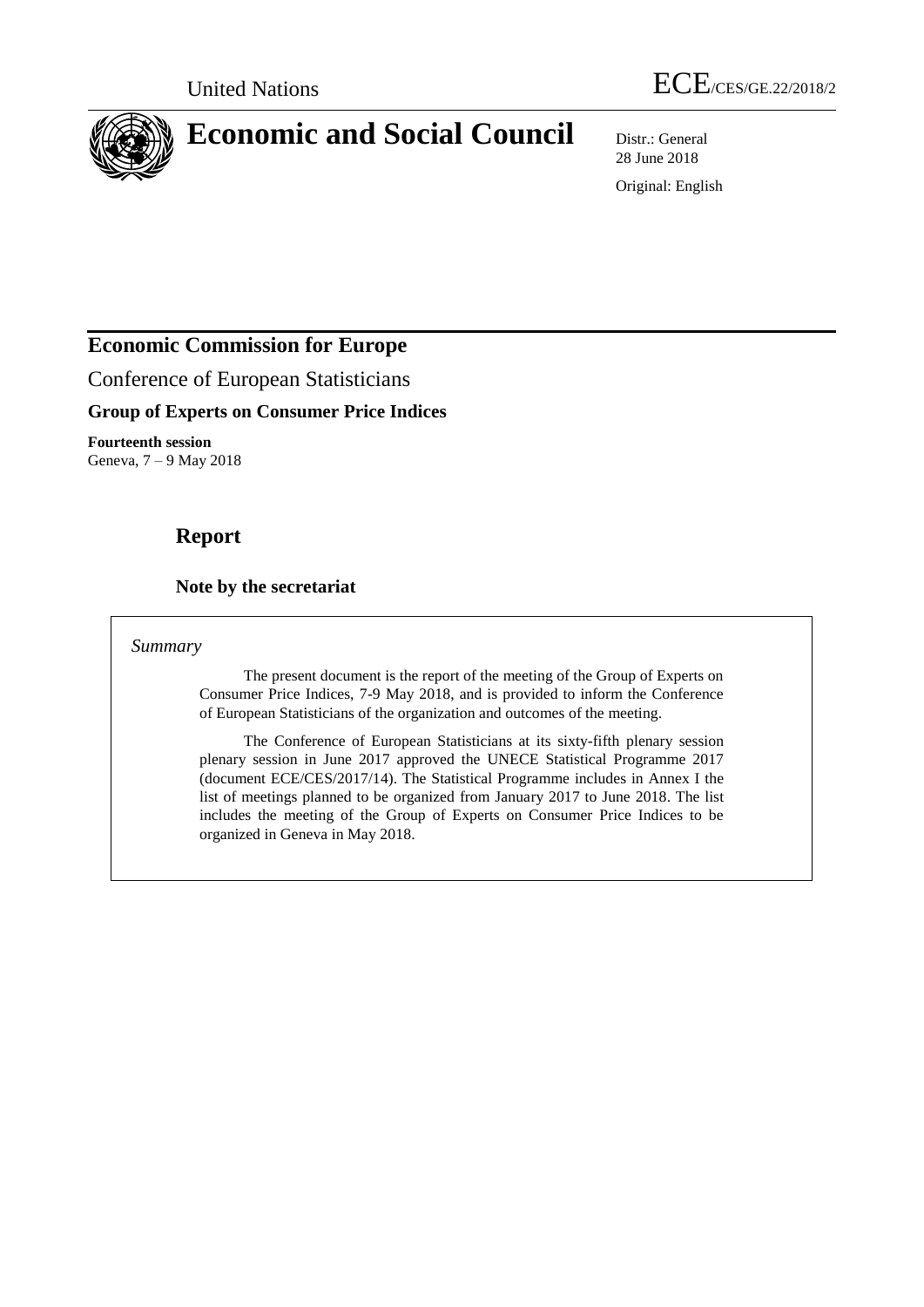# **I. Introduction**

1. The Meeting of the Group of Experts on Consumer Price Indices (CPI) jointly organised by UNECE and the International Labour Organization (ILO) was held in Geneva on 7-9 May 2018. The meeting was attended by representatives of Armenia, Australia, Austria, Azerbaijan, Belarus, Belgium, Bermuda, Bosnia and Herzegovina, Brazil, Burundi, Cameroon, Canada, China, Colombia, Croatia, Denmark, Dominican Republic, Estonia, Finland, France, Georgia, Ghana, Hungary, Iceland, Indonesia, Ireland, Israel, Italy, Japan, Kazakhstan, Kuwait, Kyrgyzstan, Latvia, Liberia, Lithuania, Luxembourg, Malta, Mexico, Mongolia, Montenegro, Morocco, Netherlands, New Zealand, Norway, Peru, Philippines, Poland, Portugal, Republic of Moldova, Russian Federation, Saudi Arabia, Serbia, Singapore, Slovenia, South Africa, Spain, State of Palestine, Sweden, Switzerland, Tajikistan, Thailand, Trinidad and Tobago, Tunisia, Turkey, Turkmenistan, Uganda, Ukraine, United Arab Emirates, United Kingdom of Great Britain and Northern Ireland, United States of America, Uzbekistan, Viet Nam and Zimbabwe.

2. Representatives of the following organisations attended the meeting: European Central Bank (ECB), Eurostat, European Free Trade Association (EFTA), International Monetary Fund (IMF), International Labour Organization (ILO), Interstate Statistical Committee of the Commonwealth of Independent States (CIS-STAT), Organisation for Economic Co-operation and Development (OECD), United Nations Interim Administration Mission in Kosovo (UNMIK), the World Bank and Fundação Getúlio Vargas, Brazil. Paul Armknecht, Professor Erwin Diewert, University of British Columbia, David Fenwick, Brian Graf and Professor Tsutomu Watanabe, University of Tokyo, attended the meeting as invited experts.

3. The meeting was chaired by James Tucker, United Kingdom, Office for National Statistics. The sessions of the meeting were chaired by Corinne Becker-Vermeulen and Hans Markus Herren, Federal Statistical Office of Switzerland, Patrick Kelly, Statistics South Africa, Helen Sands, United Kingdom, Office for National Statistics, David Friedman, United States, Bureau of Labor Statistics, and Lars Svennebye, EFTA.

# **II. Organization of the meeting**

- 4. The meeting was organised in the following sessions:
	- (a) New data sources
	- (b) Poster Session I
	- (c) Services in the CPI
	- (d) Methodological issues in CPI compilation I
	- (e) Methodological issues in CPI compilation II
	- (f) Poster Session II
	- (g) Understanding and meeting different user needs
	- (h) Updating of the 2004 CPI Manual
	- (i) Panel session: Looking back and future challenges in CPI
	- (j) Future work
	- (k) Special Session for countries of East Europe, Caucasus and Central Asia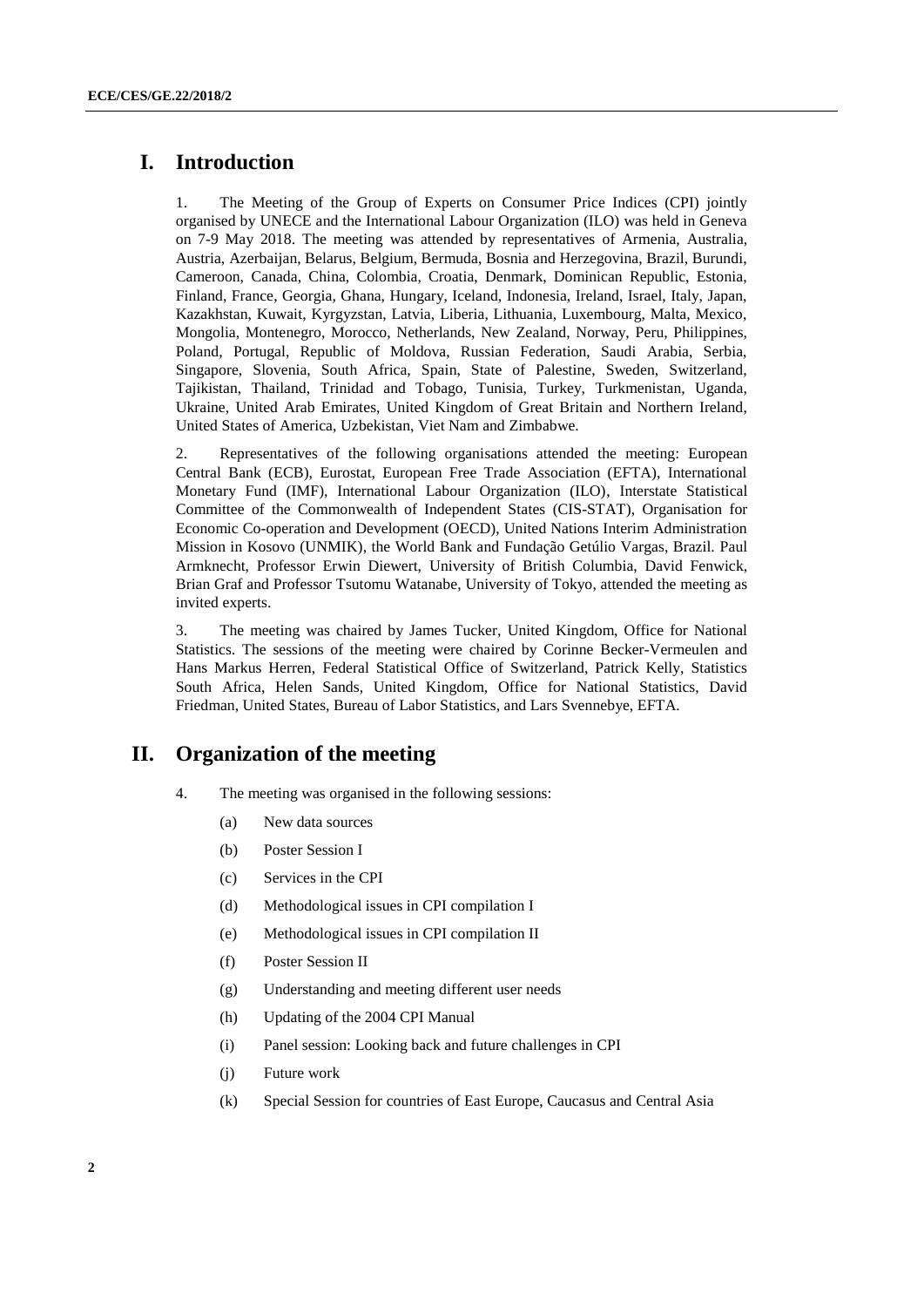5. The meeting was prepared by the UNECE Steering Group on Consumer Price Indices comprising experts from France, Georgia, Italy, Mexico, Netherlands, South Africa, Switzerland, United Kingdom (Chair), United States of America, Bureau of Labor Statistics, Eurostat, CIS-STAT, ILO and OECD.

6. The main outcome and conclusions of the sessions are summarised in section IV of this report. Proposals for further work is provided below in section III.

7. The proceedings of the meeting, including this report, are available from the UNECE website [www.unece.org/index.php?id=46772](http://www.unece.org/index.php?id=46772)

# **III. Proposals for further work**

8. The participants of the meeting recommended that a meeting of the Group of Expert on Consumer Price Indices should be organised in 2020 and included in the programme of work of the Conference of European Statisticians (CES). The following topics were suggested for possible inclusion on the agenda of the meeting in 2020:

#### **New data sources**

9. This topic would involve discussion of big data, scanner data and administrative data, and combination of such data sources; particular problems in relation to services; collecting data from large multinational enterprises (e.g. Amazon, Ali Baba); sharing of experiences with software; and discussion of quality assurance and quality frameworks for new data sources.

#### **Digital and sharing economy**

There is growing interest in measuring the digital and sharing economy, which play an increasing role in many countries. What are the conceptual and measurement problems – what is the digital economy and what is the shared economy? In which way should digital products be included in the CPI, and how to estimate their weight?

#### **CPI and measurement of welfare and well-being**

11. Measures of welfare/well-being attracts much interest from policy makers, media and the public at large. What is the role and the limitations of the CPI in measuring welfare/well-being? Sharing of practical experiences in countries. It may be useful to invite experts from other areas of official statistics, e.g. national accounts, to discuss measuring welfare and well-being and the digital and sharing economy.

#### **Quality adjustment methods**

12. Adjustments for quality changes of goods and services is one of the main challenges in CPI compilation. Different strategies (frameworks) and practical methods to adjust for quality changes should be shared.

#### **Methodological issues**

13. Methodological topics in relation to the production of the CPI would include issues such as sampling and data collection, index calculation formulas, treatment of missing items and their replacement and seasonal products.

#### **Understanding and meeting user needs**

The discussion at the meeting showed large interest in how to meet different user needs and how to produce CPIs for different purposes. What are the specific calculation issues e.g. on weighting or coverage, and how do develop and maintain a coherent and efficient system of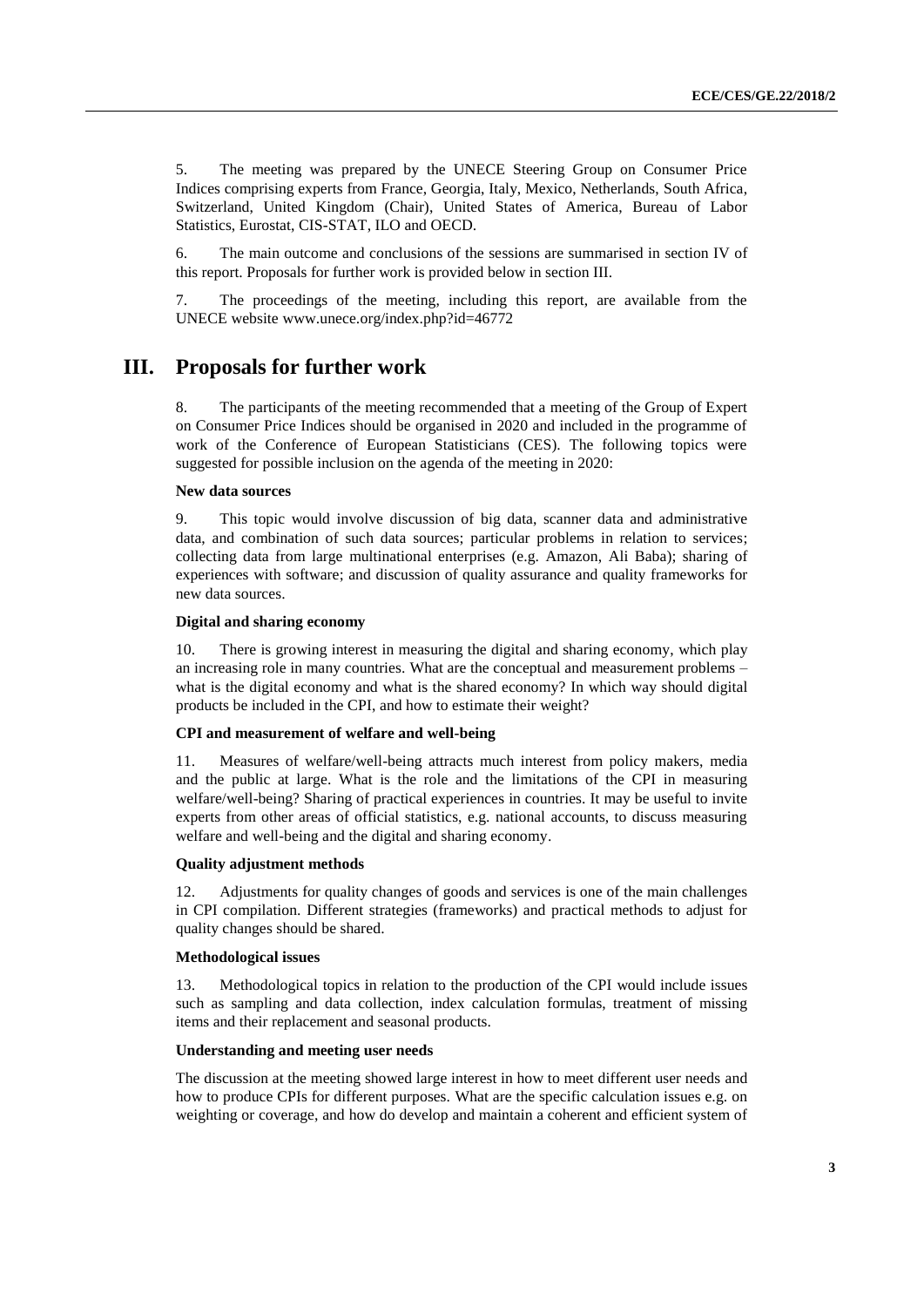CPIs? What are the challenges and good practices in disseminating different CPIs to the users and the public at large?

14. A special session for countries with economies in transition should be organised to address issues of particular importance to countries of East Europe, Caucasus and Central Asia and other interested countries.

15. Countries and organisations that would like to contribute to the CPI Expert Group meeting in 2020, e.g. by organising sessions or submitting papers or presentations, were encouraged to contact the UNECE Secretariat.

# **IV. Summaries of main discussions and conclusions**

### **A. Session 1: New data sources**

Session chair: Corinne Becker-Vermeulen, Switzerland

16. The session was based on papers and presentations by United Kingdom, Belgium, Viet Nam, Norway, Portugal and Japan. The following main points and conclusions were raised during the session:

17. Digitalization in terms of scanner data and big data opens a variety of possibilities for CPI compilation. It was found promising to see more countries doing research on scanner data and web scraping methods and applying these in practice. This also includes studies to apply scanner data in new areas with more product replacements (e.g. sports equipment) to gain experiences in extending the use of scanner data.

18. Obtaining expenditure weights for web scraped prices continue to be a challenge, and there is no obvious way of obtaining this information. More research and practical experience in this area would be useful.

19. Countries may develop in-house software or buy this from a provider of software for web scraping. Both ways have their advantages and disadvantages that countries must consider.

20. While there are different practical experiences in countries, there is a need for developing theoretical and conceptual frameworks around scanner data and big data, for instance to ensure consistency in coverage or in the treatment of replacements. It was also pointed out that there is no generally agreed quality assurance framework developed particularly for web scraping or scanner data.

21. NSOs need to consider the pros & cons of scanner data and big data. The development and implementation of scanner data and big data require substantial resources but also offers opportunities in terms of replacing costly surveys, better coverage (at least for some product groups), improved timeliness and, eventually, better quality of the CPI.

22. Scanner data and big data offer opportunities to both countries with developed statistical systems and countries with less developed statistical systems. Methodological and technical support to countries with less developed systems would be very valuable. Countries were encouraged to share experiences and good practices in using scanner data and big data and it should be kept on the agenda of the CPI Expert Group meetings.

### **B. Poster Session I**

23. The session included presentations of country experiences and good practices in CPI compilation. The following countries and organisations provided poster presentations: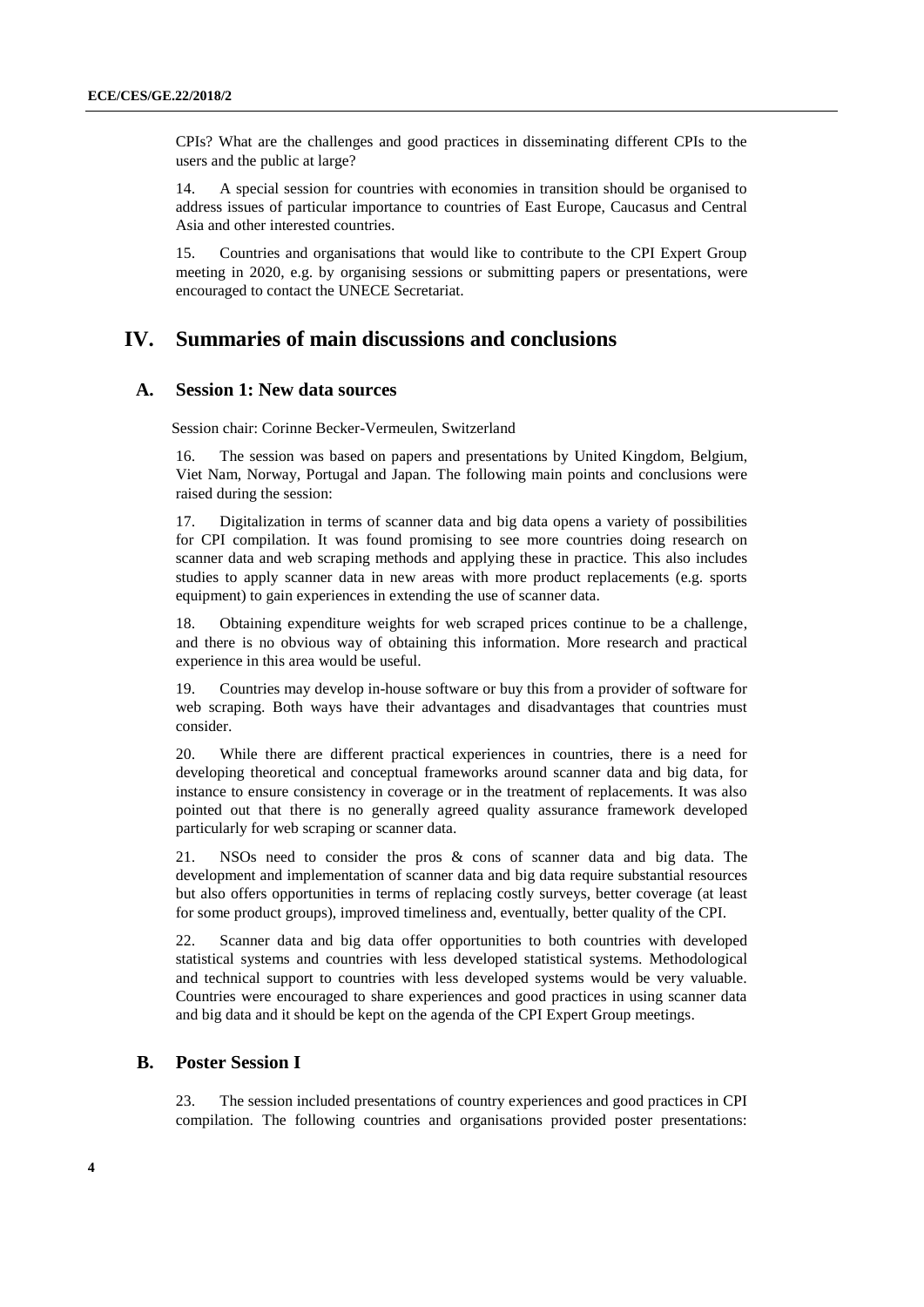Australia, Denmark, Kazakhstan, Luxembourg, Mexico, Switzerland, Uganda, United States – Bureau of Labour Statistics, Eurostat and OECD. The presentations covered: web scraping for the CPI; quality adjustment methods for cars; introduction of scanner data for CPI compilation; sampling; open source survey app for tablet or desktop for price collection; price indices for new vehicles; classifying scanner data according to COICOP; and decomposition of annual inflation.

## **C. Session 2: Services in the CPI**

Session chair: Patrick Kelly, Statistics South Africa

24. The session was based on papers by Australia, Canada, New Zealand and Sweden. The following main points and conclusions were raised during the session:

25. Shared economy services become more and more important and were discussed in detail. Households consumption expenditures on shared economy services are in scope of the CPI and should in principle be covered by the CPI. However, in practices there are a range of measurement problems, including how to estimate their weights in the CPI and it may be difficult to identify and follow the (quality adjusted) price of some shared economy services.

26. Timeliness is also an issue. Shared economy services may emerge quickly and often NSOs will only be able to incorporate the services into the regular CPI with a considerable delay. This may raise criticism of the CPI of being dated, and may potentially also lead to bias in the CPI.

27. Information of some types of services may be available from administrative registers, for instance in the areas of transport, housing, health or social protection. In addition to scanner data and big data, future work on data sources should also address the use of administrative data sources, which may offer possibilities of (free) access to large data sets that can be utilised for CPI compilation.

### **D. Session 3a: Methodological issues in CPI compilation**

Session Chair: Hans Markus Herren, Switzerland

28. The session was based on papers and presentations by Australia, Georgia, United States, Bureau of Labor Statistics, OECD, and Erwin Diewert, University of British Columbia. The following main points and conclusions were raised during the session:

29. The measurement of upper-level substitution bias is complicated by the fact that most CPIs are based on annual weights while prices are recorded on monthly basis. Hence, the CPI measures the monthly changes in the price of buying the same annual basket. It would be useful with more analysis and estimates of upper-level substitution bias and to develop a generally agreed method for measuring this kind of bias.

30. The digital economy raises both conceptual issues and practical measurement problems. The digitalised economy offers some services for free (or without any explicit payment) that previously had to be purchased and completely new services that did not exist in the past. The availability of such digitalised services impacts the cost of living and – in a larger context – the quality of life of many households.

31. It is not clear, however, if or how digitalised services provided for free or completely new digitalised services should be included in the regular CPI, or whether it would be more feasible to try to capture such effects in a separate CPI that would be suitable for measuring the cost of living and could be used in studies of well-being.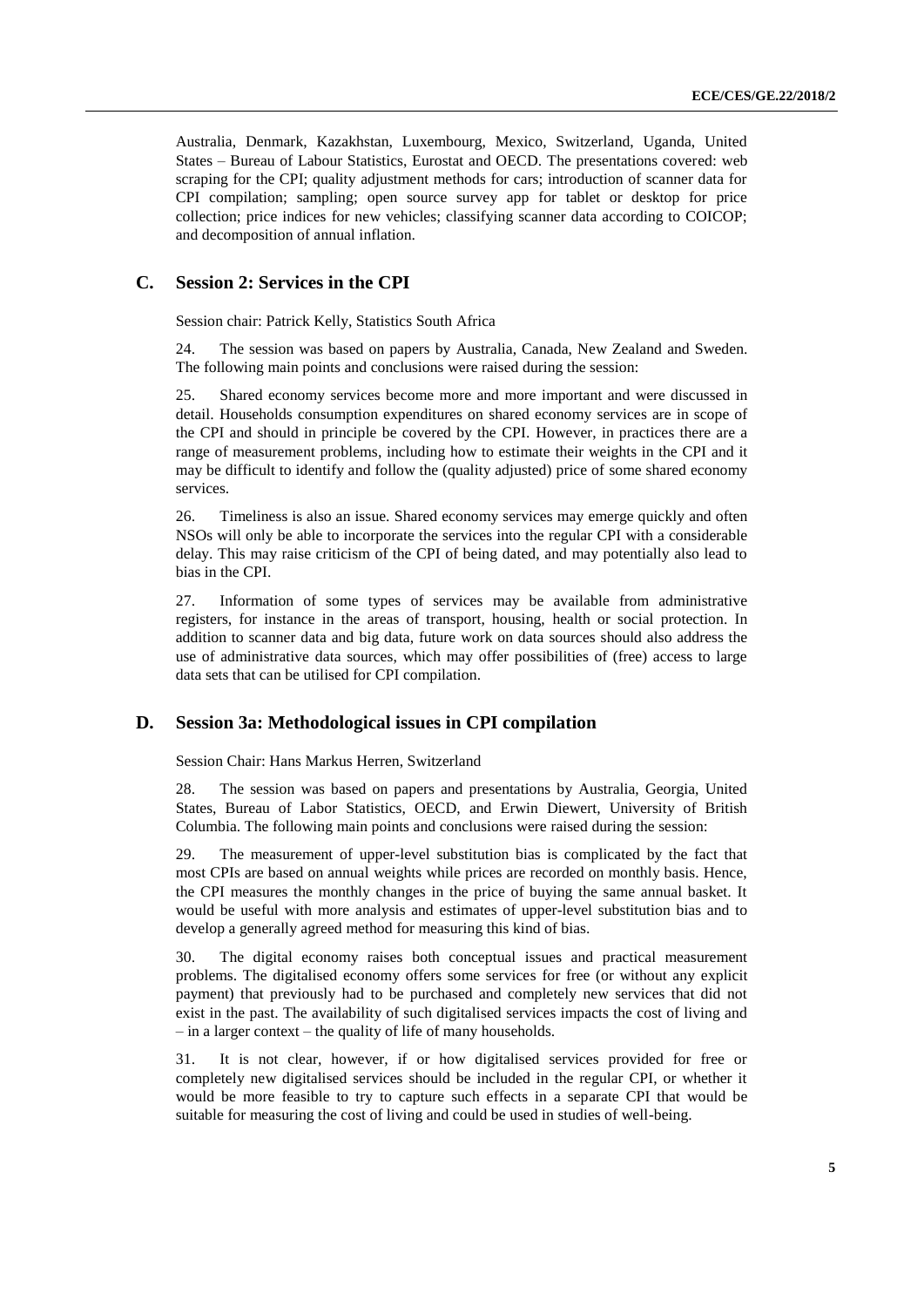32. Calculating the effects of products (services or goods) provided for free or completely new products will require estimation of reservation or shadow prices which require some assumptions about consumer behaviour and the functioning of the market, which may not always be fulfilled. Hence, estimates of such effect will be associated with considerable uncertainty.

33. From policy makers and users in general there is a large interest in the digital economy and the effects of the digitalisation, including on welfare. It was concluded that the CPI Expert Group should keep the digital economy and measuring of well-being on the agenda of its meetings.

### **E. Session 3b: Methodological issues in CPI compilation**

Session Chair: Helen Sands, United Kingdom

34. The session was based on papers and presentations by Ireland, Turkey and Eurostat. The following main comments and conclusions were raised during the session:

35. Adjusting for quality changes continues to be a main challenge in the compilation of the CPI. Different methods for both implicit and explicit quality adjustments are available. One conclusion seems to be that there is no single method that can be expected to give good results in all cases. Another key challenge in compiling the CPI is the treatment of seasonal products that are not available throughout the year. There is, also in the area of seasonal products different methods available, that countries may apply.

36. When applying methods for quality adjustment or seasonal products also resource implications need to be taken into account. This may, in particular, be an issue for small CPI teams with very few staff resources that may need to select methods than can be maintained with a limited amount of work. In general, statistical offices needs to allocate the resources in a way that maximises the quality of the CPI.

37. Before applying methods for quality adjustments or seasonal products it is recommended to review different methods and test whether the chosen ones provide suitable results and are not subject to systematic errors or bias.

38. Future work on quality changes and seasonal products should discuss and test different methods available with a view to develop internationally agreed good practices.

## **F. Poster Session II**

39. The session included presentations of country experiences and good practices in different areas of CPI compilation. The following countries and organisations provided presentations: Burundi, Canada, Finland, Netherlands, Russian Federation, Sweden, Thailand and Trinidad and Tobago. The presentations covered different topics, such as methods and practices for applying scanner data, including issues related to bias and the treatment of re-launches; integration of different data sources for the production of the CPI; and the treatment of replacements.

### **G. Session 4: Understanding and meeting different user needs**

Session chair: David Friedman, United States, Bureau of Labor Statistics

40. The session was based on papers and presentations by Netherlands, South Africa, United Kingdom, United States, Bureau of Labor Statistics and ECB. The following main comments and conclusions were raised during the session: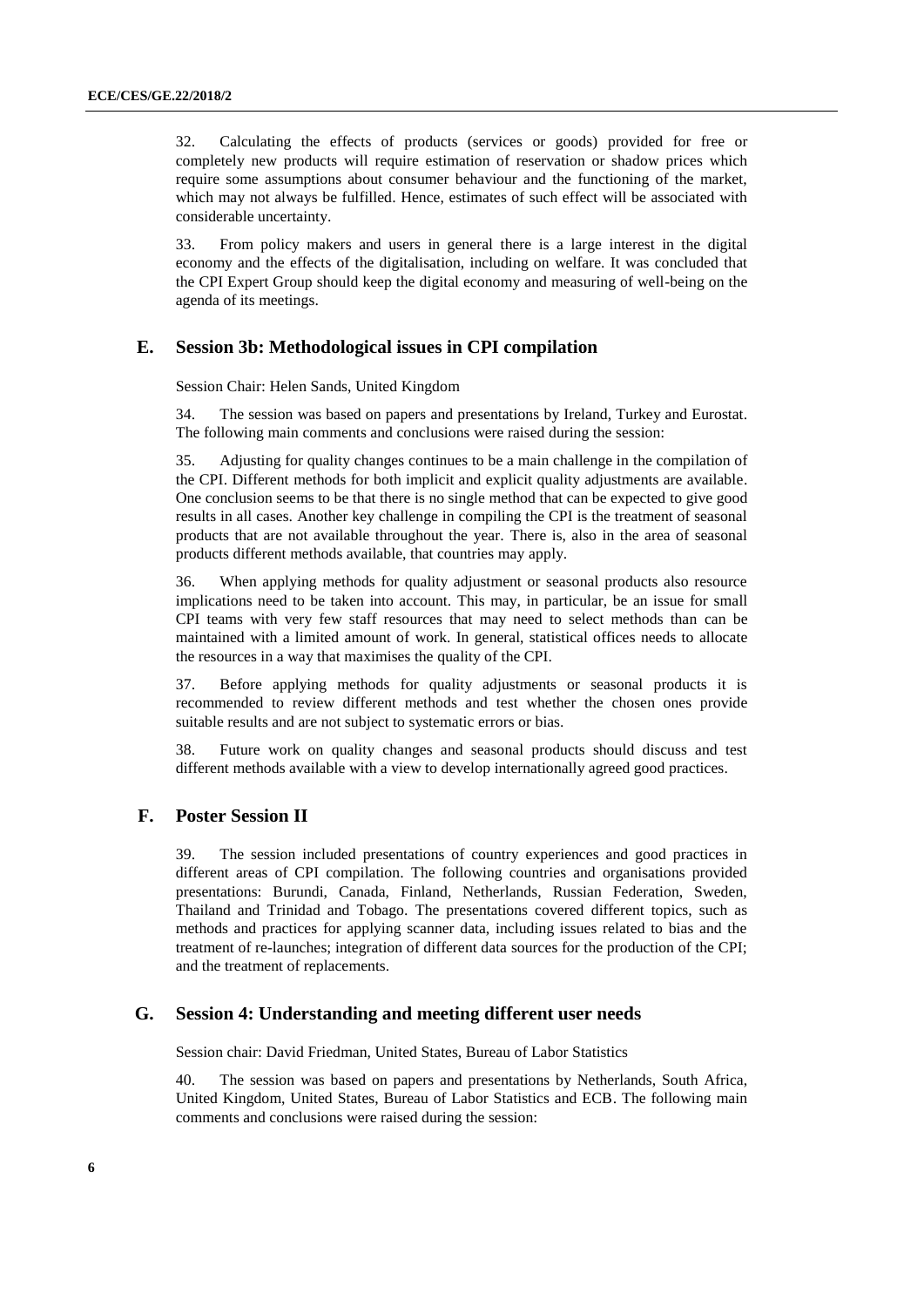41. To meet user needs some statistical offices have started publishing a range of inflation measures, covering e.g. households' consumption but also areas such as production, fixed assets and capital markets.

42. Different versions of the CPI may be published, for instance some meant for inflation measurement, others for measuring the general development in the cost of living, or CPIs for different population groups, the poor, for instance. The development of CPIs for different household or income groups may be particular important in light of the growing interest in poverty and welfare measures.

43. The statistical office must be careful in disseminating and explaining the indices to the public to avoid misunderstandings or misuse. New tools or ways of presenting the indices should be considered to this end. Where more CPIs are published the different versions should be clearly delineated and explained, including also their intended use.

### **H. Session 5: Update of the 2004 CPI Manual**

44. IMF and Brian Graf (editor) informed about progress of work on updating the 2004 CPI Manual. The manual is being updated by a Technical Expert Group led by IMF, under the auspice of the Intersecretariat Working Group on Price Statistics (IWGPS). The main purpose of the update is to reflect methodological and practical developments over the previous decade, evolving user needs, and to provide clear and more prescriptive recommendations where possible.

45. Draft updates of the chapters are available from the website: [https://www.imf.org/en/Data/Statistics/cpi-manual,](https://www.imf.org/en/Data/Statistics/cpi-manual) where also a form for providing comments can be found. There will be a formal consultation with countries before submitting the finalised manual to the UN Statistical Commission for endorsement.

## **I. Panel Session: Looking back and future challenges in CPI**

Session chair: James Tucker, Office for National Statistics, United Kingdom

46. The session was organised to mark the  $40<sup>th</sup>$  anniversary of the CPI Expert Group, who had its first meeting in 1978.

47. Valentina Stoevska gave a presentation of the past 100 years of history of official CPIs which were first developed during World War I. The first ILO resolution about costof-living indices were adopted by the 1925 International Conference of Labour Statisticians. This resolution was revised in 1947, 1962 (when the term CPI was introduced), 1987 and 2003. In 1989 the ILO published the ILO Manual on CPI which was replaced in 2004 by the Consumer Price Index Manual. Theory and Practice, that was developed under the auspice of the IWGPS.

48. David Fenwick in his presentation gave an overview of the work of the CPI Expert Group over the previous 40 years. He underlined the importance of the Expert Group as a forum for exchanging experiences in CPI compilation among national statistical offices and promoting the development and implementation of good practices. He also highlighted the impact of the Expert Group in the development of international recommendations on CPI compilation. For instance, the recommendation to revise the 1989 ILO manual on CPI was made at the CPI Expert Group meeting in 1997.

#### **Panel discussion**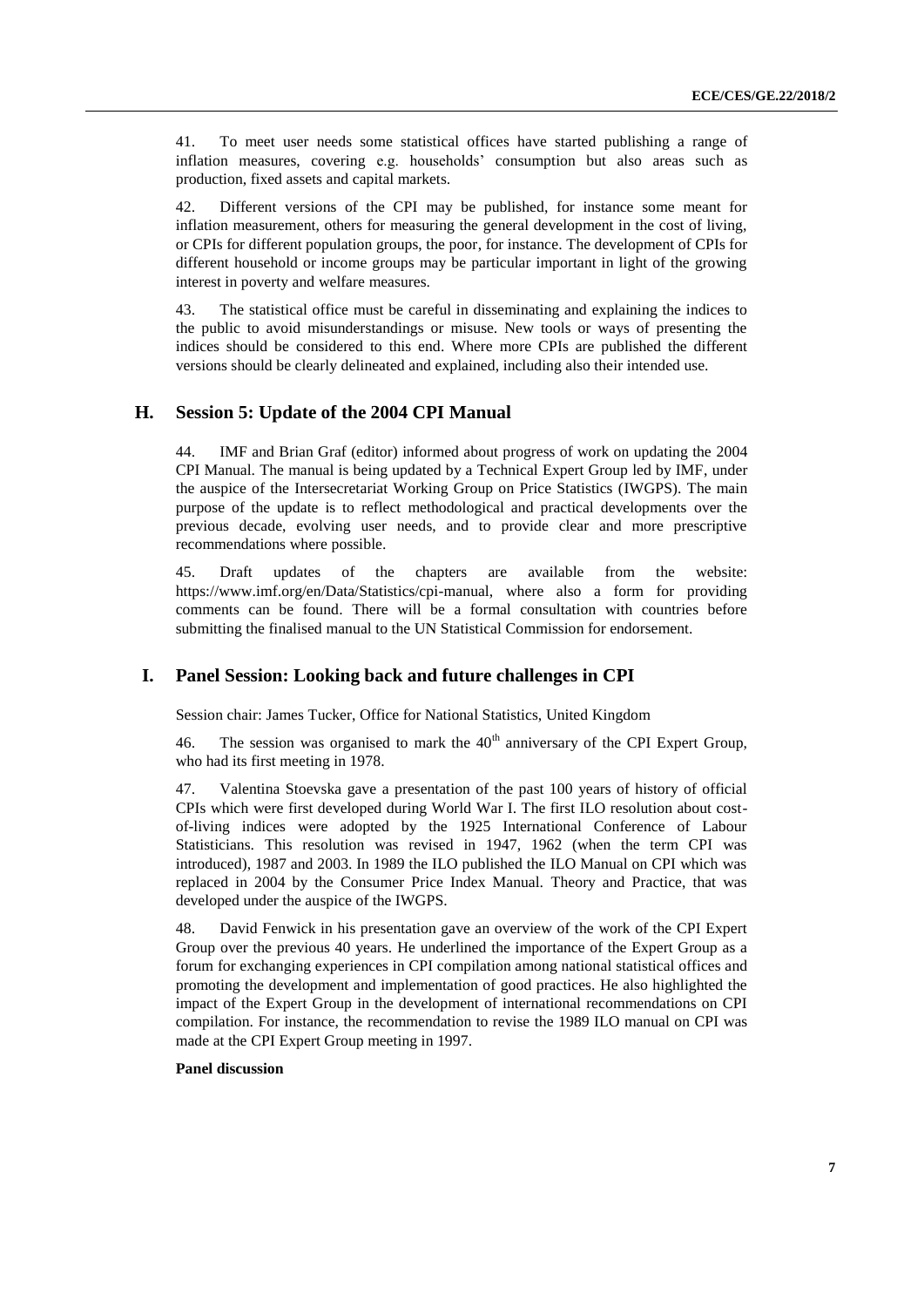49. The panel was organised to discuss what will be the main challenges of national statistical offices in compiling and disseminating the CPI in the next decade. The panel consisted of the following experts:

Levan Karsaulidze, *National Statistics Office of Georgia*  Erwin Diewert, *University of British Columbia, Canada* Randi Johannessen, *Statistics Norway* David Fenwick, *invited expert* David Friedman, *Bureau of Labor Statistics, United States*

50. During the panel discussion the following points and conclusions were made:

51. For countries with less developed statistical systems core compilation and methodological issues, e.g. on quality adjustments, seasonal products and replacements, are key challenges due to lack of resources and expertise. Sharing of experiences and best practices will be useful for this group of countries. Harmonisation programmes, such as those of the European Union or the East African Community Partner States, can facilitate sharing of experiences, development of good practices and improve international comparability. In the short-term a major challenge may be to meet the expectations of users created by the existence of new approaches and the availability of electronic data sources. These expectations may be difficult to meet because of lack of resources and expertise.

52. To address the needs of countries with less developed statistical systems they should be encouraged to participate in international work, such as e.g. the meetings of the Expert Group on CPI, and to increase their input and participation on the agenda of international meetings. Other measures include capacity building activities such as training and regional workshops. In the longer term, sufficient funding is needed.

53. Scanner data is becoming more and more relevant for many countries as a feasible data source for the CPI. Advances can be made by applying a gradual approach beginning with the less complicated groups of products to gain practical experiences on how to use scanner data and integrate it into the regular CPI. Scanner data provides significant opportunities, also to countries with less developed statistical systems. Hence, it is important to share experiences and good practices among countries. Existing guidelines, such as provided by e.g. Eurostat, are also useful to refer to.

54. The digital economy poses many conceptual and measurement challenges but also new opportunities for CPI compilers. New techniques as machine learning and data science will be needed to utilise the waste amount of electronic data available on the web, without compromising the quality of the official CPI. As a side-effect new and more popular jobs will have to be created, making the NSO more attractive as an employer.

55. The 2004 CPI manual lists six main areas of concern with CPIs. The first concern is that regular CPIs are not true Laspeyres price indices and, under normal conditions, will be upward biased compared to superlative indices. One solution will be to compile the CPI by applying long-term and short-term links. In this approach, as implemented by Sweden and United States, the long-term links are compiled by use of a superlative index formula, while the successive short-term links are calculated by use of the latest available expenditure weights. The short-term links are replaced by superlative indices when weights become available, and linked into the long-tern index. The method requires revision of the CPI and hence careful dissemination and explanation to users.

56. The following topics were identified as key future methodological challenges:

- The integration of scanner data and big data into the compilation of the CPI, and how to deal with the lack of weighting information for price data.
- How to include strongly seasonal products in the CPI.